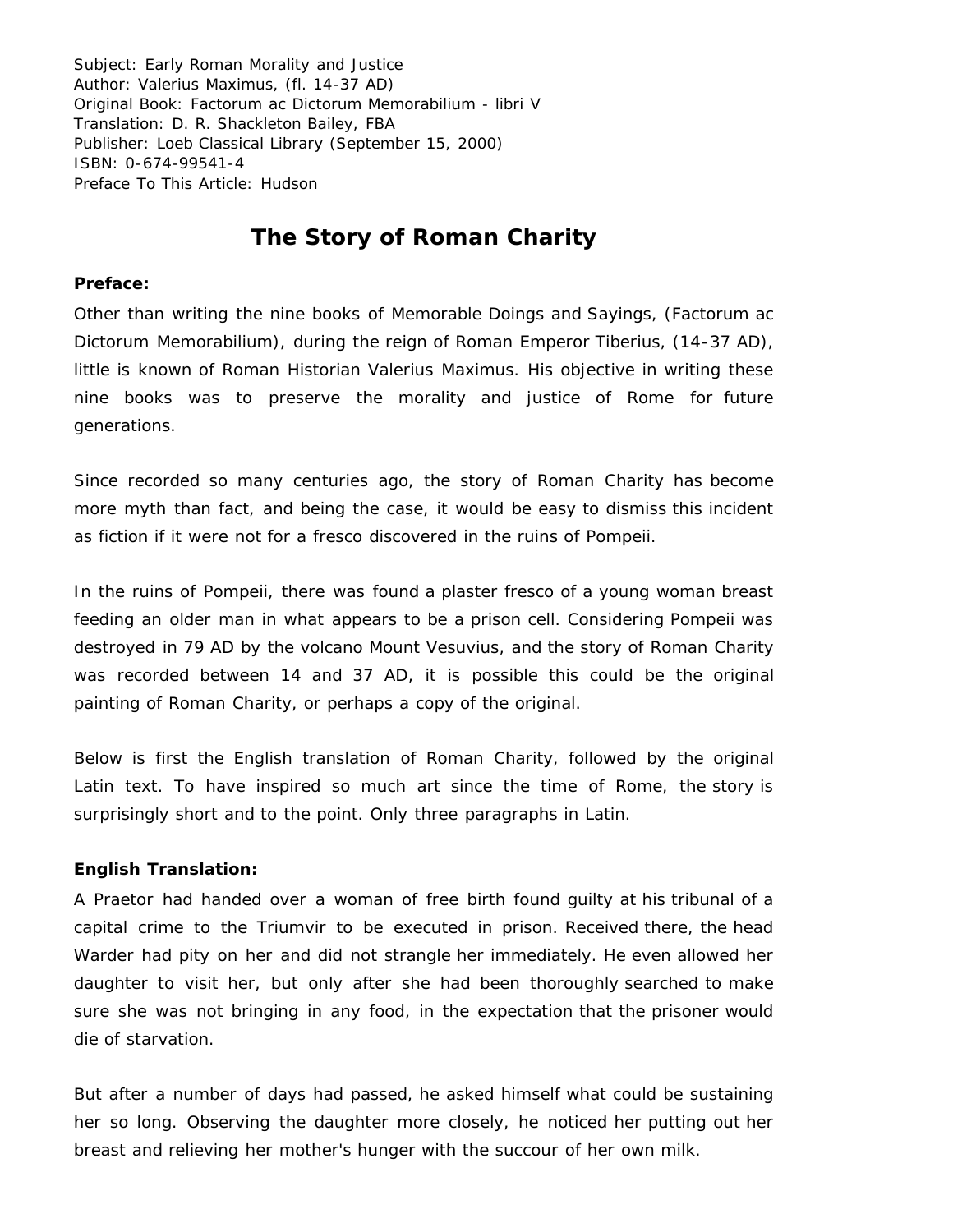This novel and remarkable spectacle was reported by him to the Triumvir, by the Triumvir to the Praetor, by the Praetor to the board of judges; as a result the woman's sentence was remitted.

Whither does Piety not penetrate, what does she not devise? In prison she found a new way to save her mother. For what so extraordinary, so unheard of, as for a mother to be nourished by her daughter's breasts? This might be thought to be against nature, if to love parents were not Nature's first law.

Let the same be predicated concerning the piety of Pero, whose father Myco was in a like sorry plight and equally under prison guard. A man in extreme old age, she put him like a baby to her breast and fed him.

Men's eyes are riveted in amazement when they see the painting of this act and renew the features of this long bygone incident in astonishment at the spectacle now before them, believing in those silent outlines of limbs they see living and breathing bodies. This must needs happen to the mind also, admonished to remember things long past as though they were recent by painting, which is considerably more effective than literary memorials.

Neither shall I wrap you in silence, Cimon, who did not hesitate to buy burial for your father with voluntary chains. For although later it was your fortune to turn out a very great citizen and general, you gained considerably more glory in the prison than in the senate house. Other virtues only earn much admiration, but piety also earns love and a great deal of it.

## **Original Latin Text:**

Sanguinis ingenui mulierem praetor apud tribunal suum capitali crimine damnatam triumuiro in carcere necandam tradidit. quo receptam is, qui custodiae praeerat, misericordia motus non protinus strangulauit: aditum quoque ad eam filiae, sed diligenter excussae, ne quid cibi inferret, dedit existimans futurum ut inedia consumeretur. cum autem plures iam dies intercederent, secum ipse quaerens quidnam esset quo tam diu sustentaretur, curiosius obseruata filia animaduertit illam exerto ubere famem matris lactis sui subsidio lenientem. quae tam admirabilis spectaculi nouitas ab ipso ad triumuirum, a triumuiro ad praetorem, a praetore ad consilium iudicum perlata remissionem poenae mulieri impetrauit. quo non penetrat aut quid non excogitat pietas, quae in carcere seruandae genetricis nouam rationem inuenit? quid enim tam inusitatum, quid tam inauditum quam matrem uberibus natae alitam? putarit aliquis hoc contra rerum naturam factum, nisi diligere parentis prima naturae lex esset.